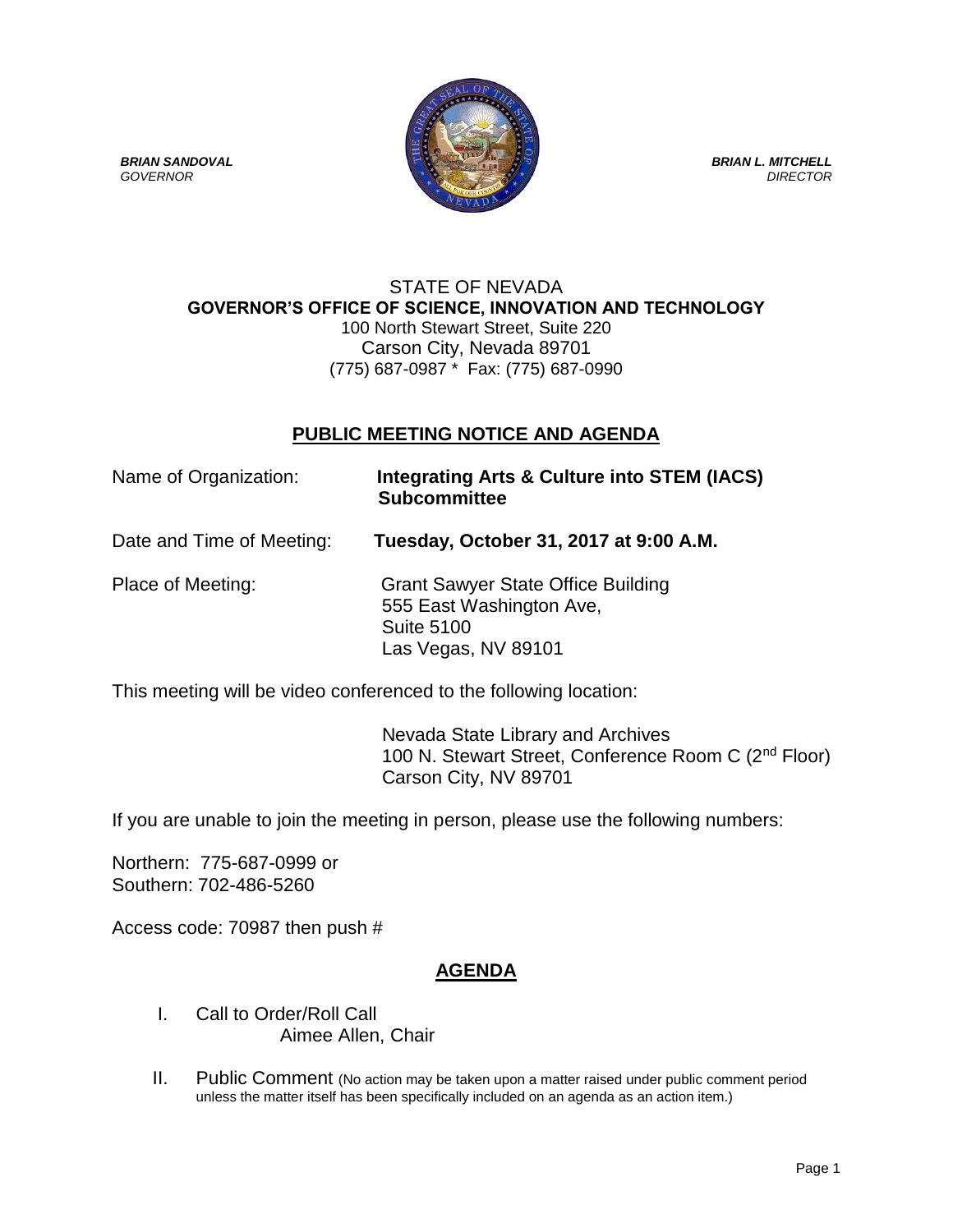- III. Opening Remarks and Announcements Aimee Allen, Chair
- IV. Approval of the Minutes from the September 26, 2017 meeting (For possible action)

Aimee Allen, Chair

- V. New Business: (For information only) Aimee Allen, Chair
	- A. IACS Position Paper: Update on the IACS Position Paper on STEAM Education (For possible action)
		- 1. Stated Mission/Purpose/Goals of the Position Paper:
			- a. Subcommittee Assignments:
				- 1) Working Definition and Guiding Principals
				- 2) Current Research
				- 3) Examples and Best Practices
	- B. Discussion on Working Group for the Upcoming Department of Education Spring Conference (For information only) Dave Brancamp
	- C. Discussion on Working Group for the PR Pamphlet on STEM and STEAM Statewide Information (For information only) Aimee Allen, Chair
	- D. Update on New Arts Standards (For information only) MaryJane Dorofachuk Marisa Cooper Dave Brancamp
	- E. Update on NV STEAM Conference (For information only) Marissa Cooper Craig Rosen
	- F. IACS Member General Announcements (For information only) Discovery- Las Vegas Discovery- Reno The Smith Center Nevada Museum of Art Clark County School District (CCSD) Sierra Arts Foundation Truckee Meadows Community College (TMCC) Nevada Department of Education (NDOE) STEM Advisory Council